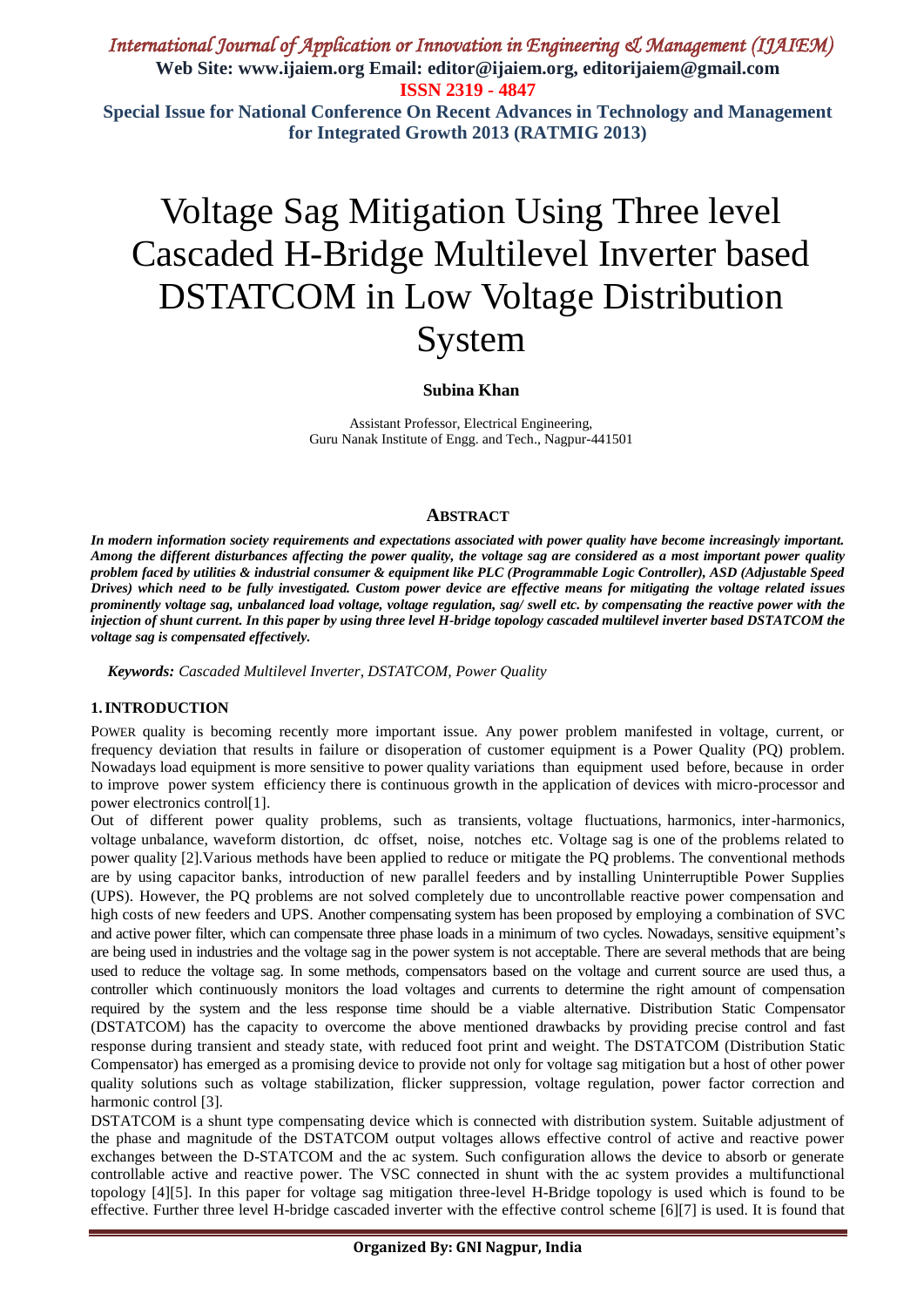the voltage sag can be effectively mitigated using the proposed multilevel inverter based DSTATCOM with suitable control scheme.

## **2. PROPOSED DSTATCOM TOPOLOGY**

Inverters are conventionally controlled as a PWM voltage source in medium and high-power applications because of switching losses. Since the converter is operated as a PWM voltage source, the switching frequency of the devices can be properly controlled. DSTATCOM is a FACTS device generating/absorbing the reactive power between ±QVAr. DSTATCOM consists of inverter, dc-link capacitor, coupling transformer/inductance and control algorithm. Inverter is the basic building of all converter based FACTS devices. Inverter used in power circuit of DSTATCOM must be operated at high switching frequency to response fast any changing in distribution systems. Besides, total harmonic distortion of inverter output voltage can be decreased depending on high switching frequency. Therefore, PWM inverters are more suitable for DSTATCOM application [8]. Recently, multilevel inverters have been used in DSTATCOM applications because of advantageous like direct connection to distribution system and improving the harmonic content of output voltage compared with conventional two-level PWM inverter operating in same switching frequency. Cascaded multilevel inverters among multilevel inverter topologies are the most popular topology because of using the least number of components and flexibility of circuit layout. In cascaded inverter, the number of output voltage levels can be easily increased by adding the H-bridges. The number of lowest voltage-level in the cascaded inverters is three. In addition, dc voltage unbalance doesn't occurred in three-level. In this paper three-level H-bridge inverter level cascaded



**Figure 1.**Three-phase, 3-level H-bridge inverter based DSTATCOM

H-Bridge inverter is preferred for power circuit of DSTATCOM. Flexible structure of this inverter easily allows increasing the number of voltage-level by adding the H-bridges in series to per phase. Power circuit of three-level Hbridge inverter based DSTATCOM is illustrated in Figure 1. DSTATCOM consists of three H-bridge inverters, dc-link capacitors (C)supplying the dc voltages to H-bridge inverters and a coupling inductance with internal resistance ( $L_f + R_f$ ) connecting to ac grid. The output of this cell will have three levels name  $+V_{dc}$ ,  $\theta$  and  $-V_{dc}$ . This circuit requires about four switching devices per phase. The circuit has many advantages like simple, modular, improved waveform which results in reduced total harmonic distortion (THD). The Cascaded Multilevel Inverter circuit provides high quality output when the number of levels in the output increases and also this reduces the filter components size and cost.

## **3. SYSTEM DESCRIPTION**

The single line diagram representation of the system under study is shown in Figure 2. It consists of AC system of 440V, 50 Hz with source impedance of  $(0.625 + j0.0199 \Omega)$ . The two different loads are connected at PCC (Load 1 of 10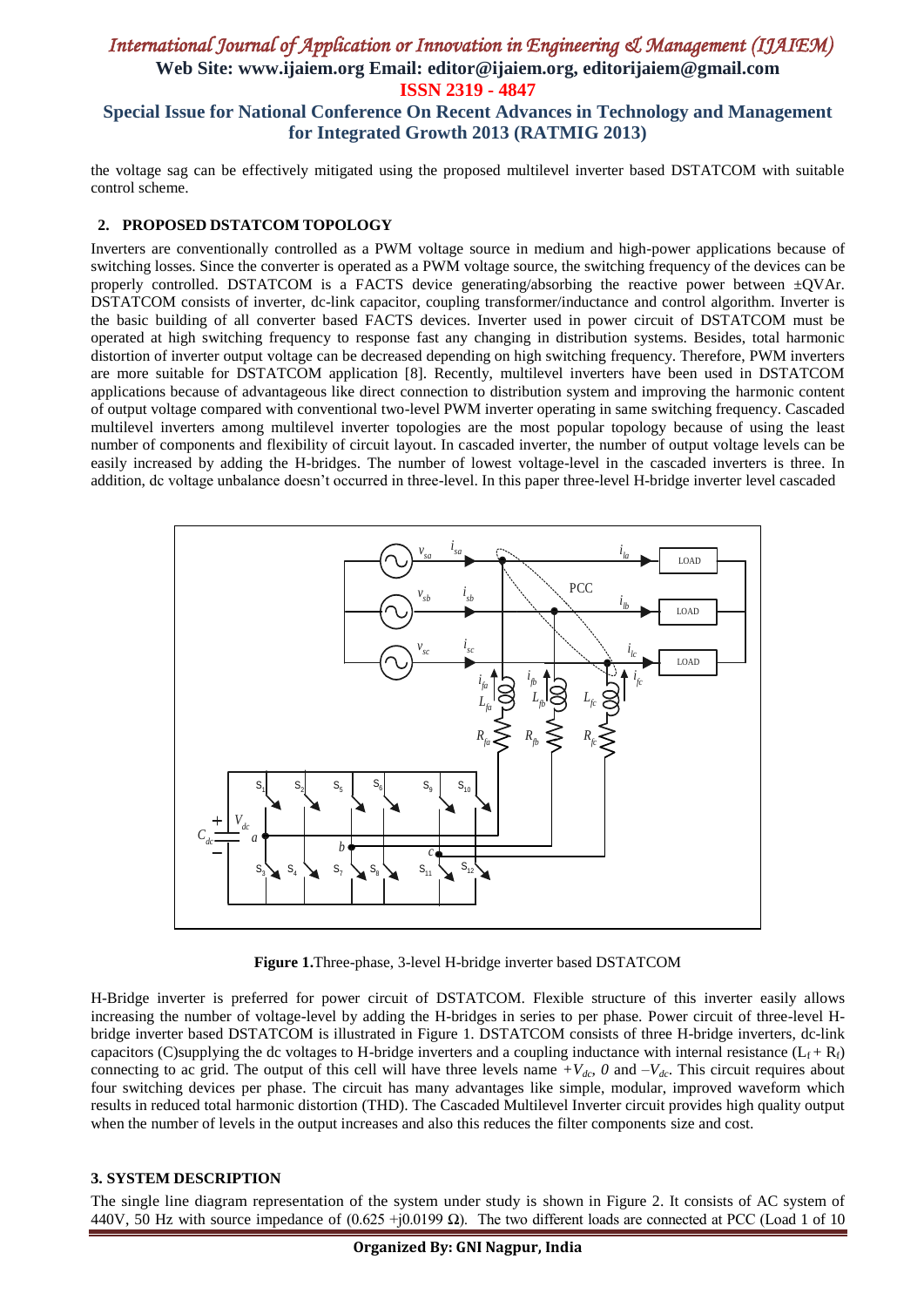Ω/phase & Load 2 of 10Ω/phase, both balanced). The 3- phase symmetrical (L-L-L-G) fault is created at load1 on bus B1 where the corresponding sag occurs on bus B3. The source &load parameter are kept constant as well as the fault occurring time (0.04sec) and fault clearing time (0.16sec) with the simulation run time (0.2 sec) are kept constant throughout the system simulation. The fault impedance for system is kept constant at 3 Ω for three levels inverter based DSTATCOM. The value of coupling inductor and resistance is 6 m H, 0.5  $\Omega$  respectively. The dc link voltage of 600 V & switching frequency 4000 Hz is used for the system simulation



**Figure 2.**System Block Diagram

## **4. CONTROL SCHEME**

The control block diagram of the cascaded three-level converter-based DSTATCOM is shown in Figure 3. The three phase source voltages ( $V_{sa}$ ,  $V_{sb}$ ,  $V_{sc}$ ) are applied to three-phase, Phase Locked Loop (PLL) to synchronize the three-phase voltages at the converter output with the zero crossings of the fundamental component of the supply phase voltages. The PLL provides the synchronous reference angle required by the abc-dqo (and dqo-abc) transformation. The three phase cascaded inverter currents  $(i_{la}, i_{Ib}, i_{Ic})$  are converted into equivalent direct axis and quadrature axis component currents  $(i_d, j_{Ic})$  $i_q$ ).

In order to maintain the reactive power drawn from the source as zero, the output currents of the cascaded H-bridge inverter are controlled in such a way that the inverter supplies the required load reactive power. Thus for a power factor of unity at source end, the load reactive power sets the reference for inverter control which sets iq reference  $(i<sub>aref</sub>)$  as  $l<sub>closed</sub>$ . The reactive current supplied by the inverter  $(i_q)$  is subtracted from the reference value  $(i_{qref}=I_{qload})$  to obtain the error in reactive current for full compensation. This error signal is passed through a PI controller block to obtain the reference voltage signal ( $V_{\text{qref}}$ ), which is fed to the dqo-abc transformation block. The reference for  $i_d$  ( $i_{\text{dref}}$ ) comes from the DC link voltage PI controller, which maintains the DC link voltage ( $V_{dc}$ ) at reference value ( $V_{d\text{core}}$ ). The active current supplied by the source  $(i_d)$  is subtracted from the reference value  $(i_{\text{dref}})$  and this error signal is processed through a PI controller block to obtain the reference voltage signal ( $V_{\text{dref}}$ ), which goes as another input for dqo-abc transformation. PI compensators for current and voltage loops are tuned to give the optimum performance. The output voltage signals of transformation block (dqo-abc) act as reference voltages ( $V_a$ ,  $V_b$ ,  $V_c$ ) for PWM signal generators of cascaded H-bridge converter. These signals are compared with a triangular carrier wave to obtain PWMsignals for Cascaded H-bridge inverter phases respectively.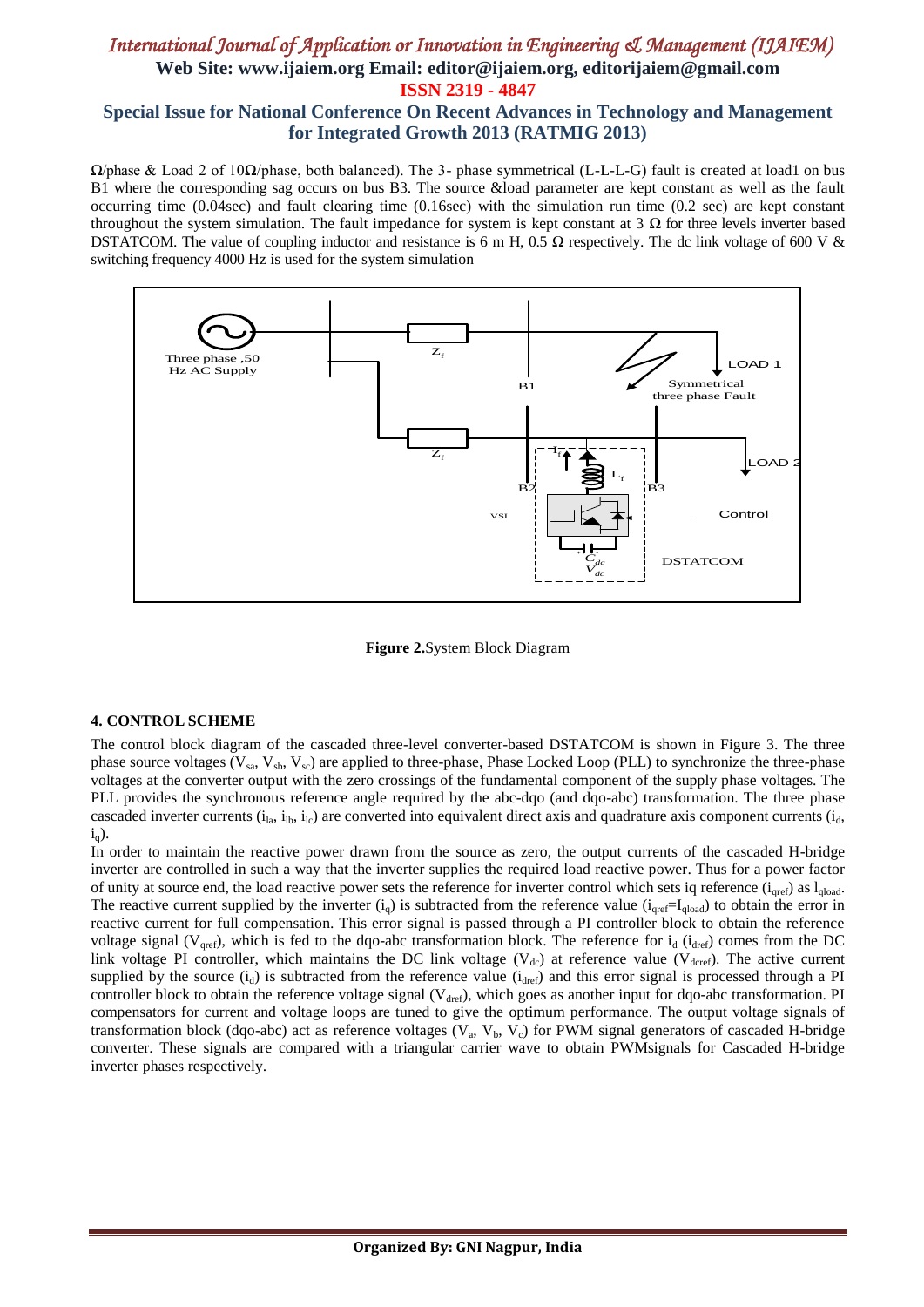# *International Journal of Application or Innovation in Engineering & Management (IJAIEM)*  **Web Site: www.ijaiem.org Email: editor@ijaiem.org, editorijaiem@gmail.com ISSN 2319 - 4847**

**Special Issue for National Conference On Recent Advances in Technology and Management for Integrated Growth 2013 (RATMIG 2013)**



**Figure 3.**Control block diagram of a Cascaded H-bridge inverter based DSTATCOM

#### **5. SIMULATION RESULTS**

For the mitigation of voltage sag 3-level H-Bridge Inverter based DSTATCOM is used. For simulation purpose the fault is created at 0.04sec& clear at 0.16 sec with simulation run time 0.2 sec. The fault impedance is kept constant at 3  $Ω$ . The fault is created at bus B1 & corresponding sag occur at bus B3. For generating the gate pulses for the H-Bridge inverter In Phase Disposition (IPD) sinusoidal pulse width modulation technique is used because IPD gives the better harmonic profile as compared to other sinusoidal pulse width modulation technique.

The switching frequency is kept at 4000 Hz. The injected three phase voltage is of 3-level while that of line voltage is 5 level as shown in Figure 4.During fault the sag magnitude at bus B3 is decreases from 1 pu to 0.6714pu with 32.86 % of sag as shown in Figure5(a). For sag mitigation DSTATCOM of 36.69 KVA with a dc link voltage of 600V is used. It is observed that DSTATCOM injects a current 100 A into the system at PCC in Figure 5 (b) & compensate the voltage at bus B3 as shown in Figure 5 (c).During sag there is a drop in active and reactive power at the bus B3 by 89% as shown in Figure5 (d) hence the DSTATCOM also compensate for the power by 75 % restoring its value close to prefault condition. The various simulated results of voltage sag mitigation using 3-level H-Bridge Inverter based DSTATCOM as shown in Figure 5(af)..The use of cascaded H- bridge multilevel inverter based DSTATCOM gives better result in terms of THD i.e. reduction in the harmonics. It is seen that 3-level inverter the THD is 56.67% which is less than conventional invereter.



**Figure 4.**Phase voltage & Line voltage for 3-level inverter based DSTATCOM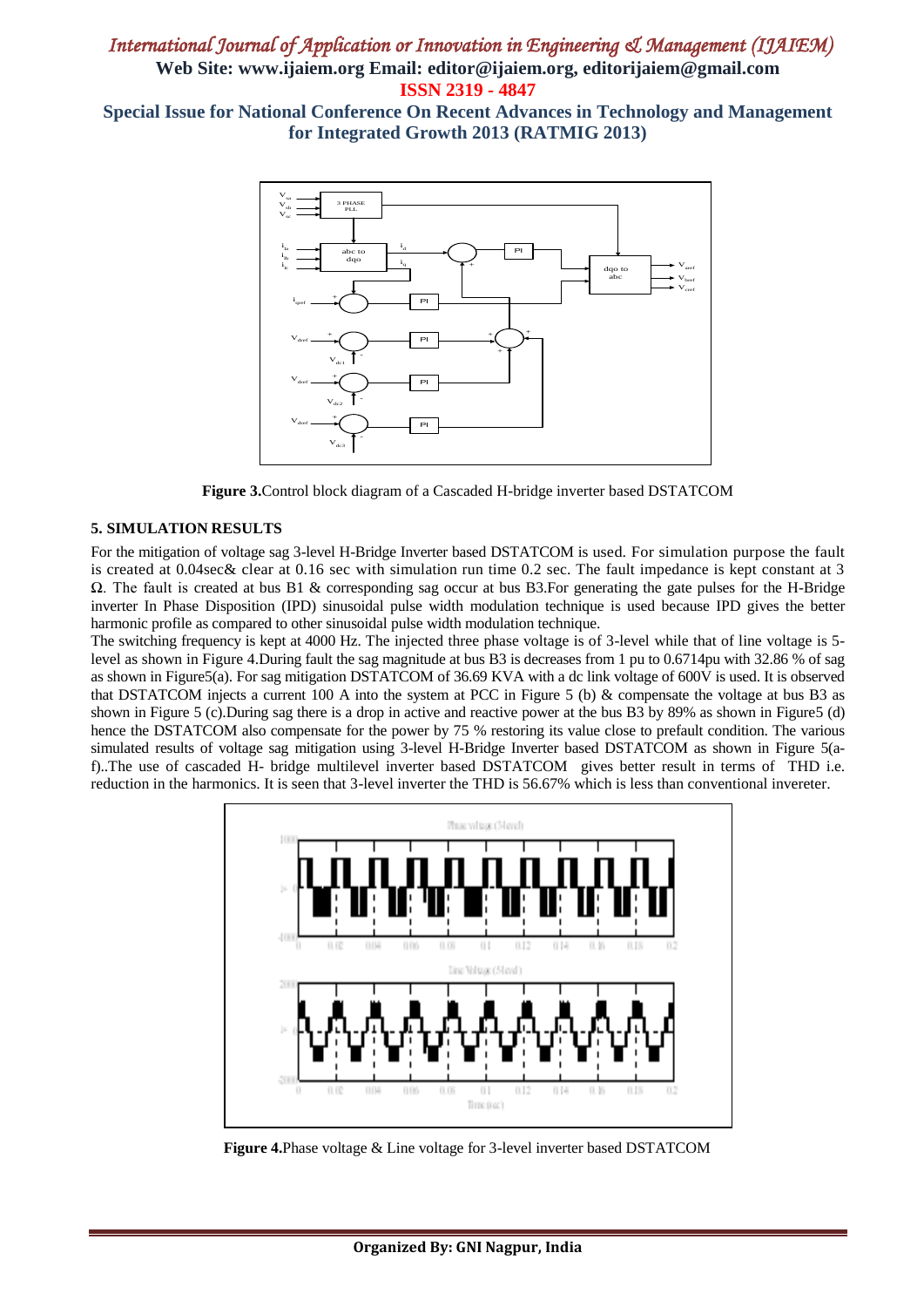# *International Journal of Application or Innovation in Engineering & Management (IJAIEM)*  **Web Site: www.ijaiem.org Email: editor@ijaiem.org, editorijaiem@gmail.com ISSN 2319 - 4847**

**Special Issue for National Conference On Recent Advances in Technology and Management for Integrated Growth 2013 (RATMIG 2013)**



& Reactive Power At Bus B3 (e) Injected Active & Reactive (f) Compensated Active & Reactive Power at bus B3 Power By DSTATCOM